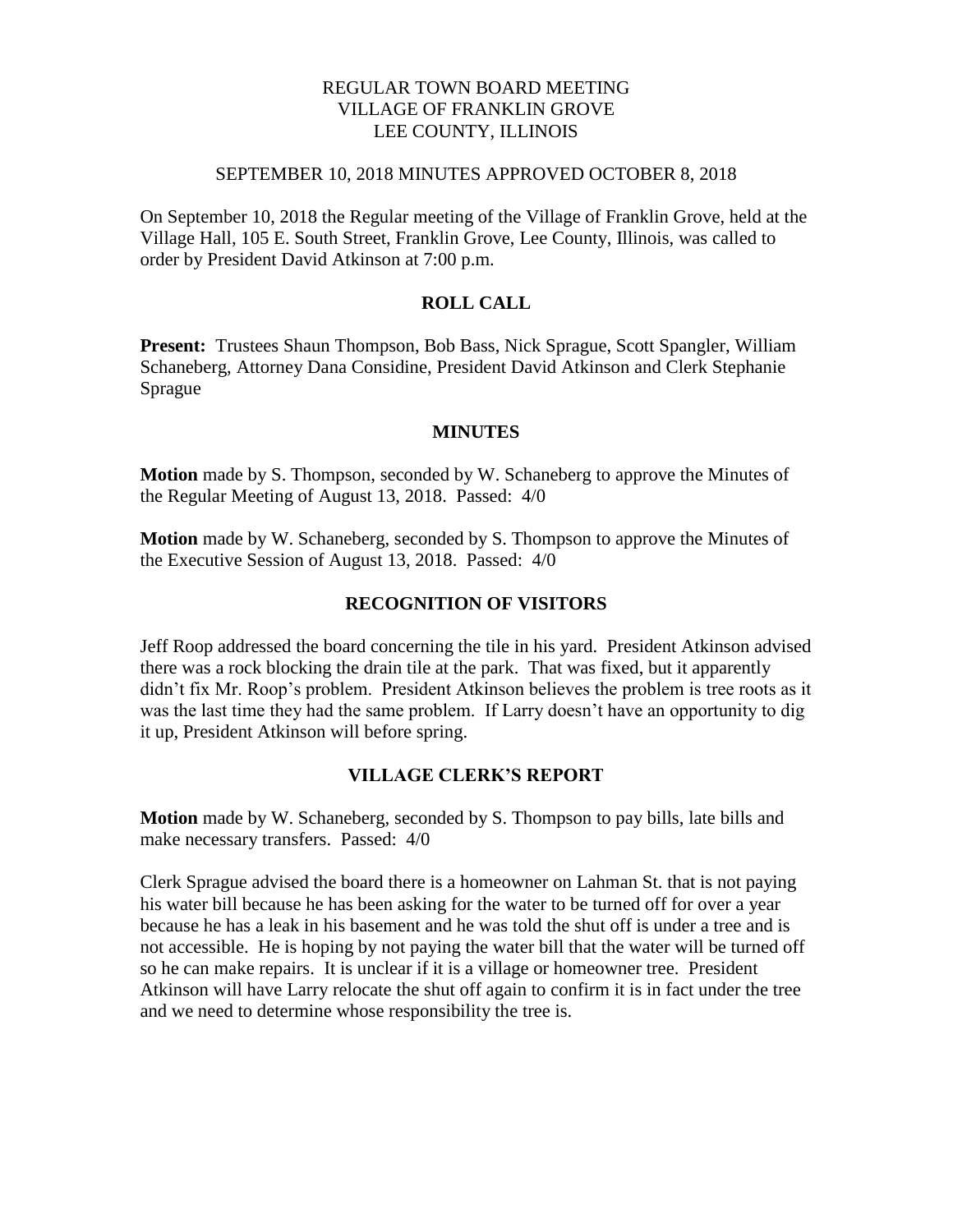### **POLICE REPORT**

Miles on the police car  $-582$ Complaints/Calls for Service – 8 Traffic Stops  $-7$ Traffic Arrest – 1 Traffic Warnings – 5 Ordinance Warnings – 3 Accidents – 1 Motorist Assist – 1 Investigation  $-1$ One warrant obtained from investigation

# **LEGAL ISSUES (Attorney Considine)**

Attorney Considine advised they still have not been able to get Mr. Suski served. There is an October  $24<sup>th</sup>$  court date for a citation and they are trying to get him served again but have not had any luck locating him after the judgement was set against him. They recorded a judgement against his properties should he try to sell any of them they will be notified and be able to attach proceeds but they are trying to be more active about collecting from him and they can't do anything until the court gets jurisdiction over him which occurs by having him served. Hoping to get him served so we can proceed.

#### **GENERAL ISSUES**

President Atkinson advised the board there was a copy of a letter from the school board regarding information with the middle school and asked them to go through it to be discussed at our next meeting.

# C**OMMITTEE REPORTS**

# **STREETS & ALLEYS**

(N. Sprague Chairman)

Trustee Sprague advised the board the bank is wanting the sidewalk redone where they are putting in a drive-thru. President Atkinson advised the way it was explained to him is they want to split the cost. He suggests they use the sidewalk reimbursement program. It will most likely be over the \$1,500 threshold.

**Motion** made by W. Schaneberg, seconded by S. Spangler to go over the \$1,500 sidewalk reimbursement. Passed: 5/0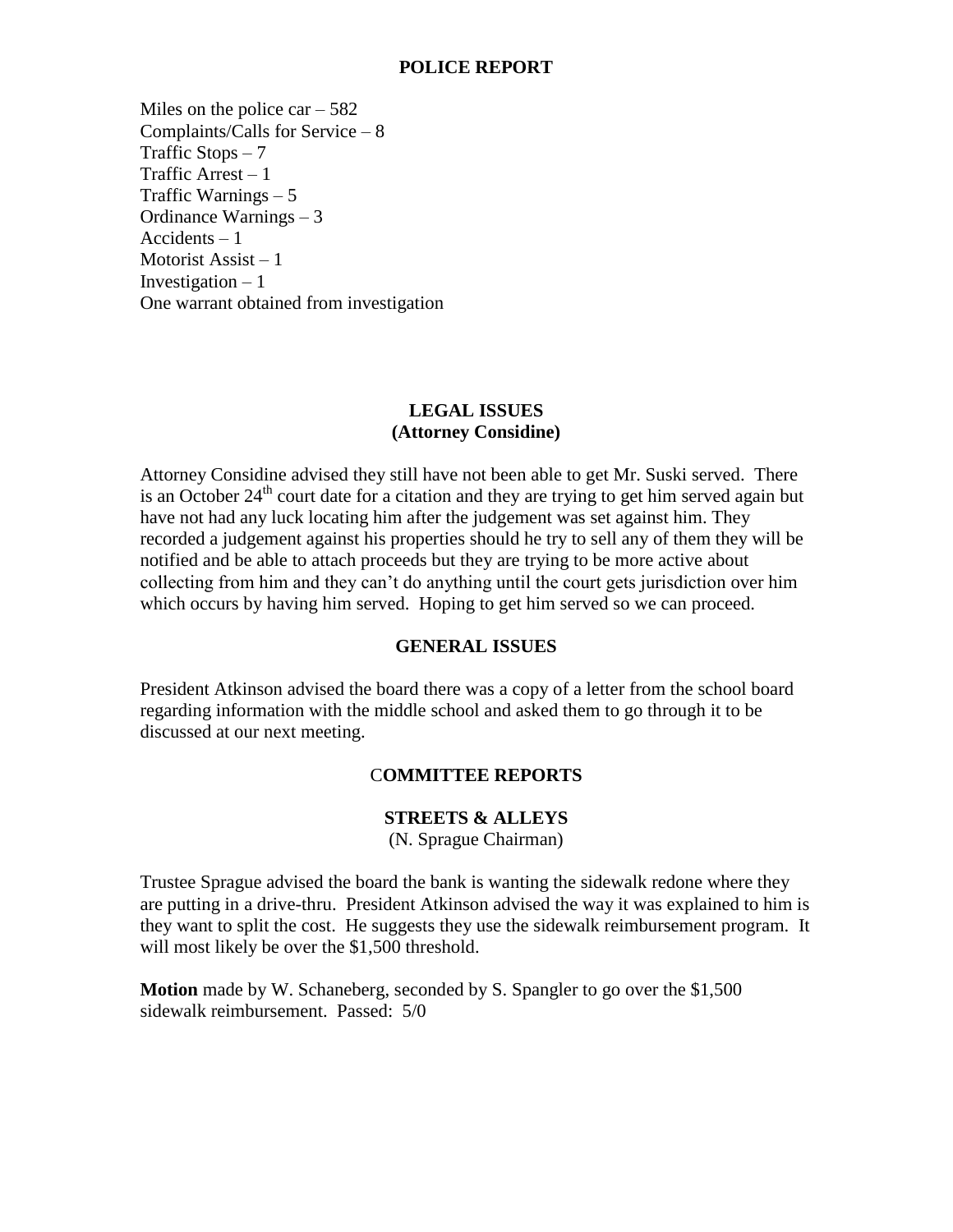# **WATER & SEWER**

President Atkinson advised we are waiting on EPA permits to relocate the main for the culvert project. The early bids are extremely expensive, \$130,000. However, it could be done cheaper for time and materials if we use the same people that are doing the culvert. It would be beneficial if we could find a way to have the new culvert laid in the ground and shut the water off and switch it over. All of Maple Street would be affected, pretty much everything from Elm St. to State St. on the highway and maybe up toward the Brethren Church. It would be \$44,000 just in line stops. Trustee Spangler mentioned whatever we do we need to make sure we notify the people affected. President Atkinson agreed. He said we are already in to this project for \$5,000 just for the engineering.

Trustee Schaneberg asked if President Atkinson knew how much of the sidewalks the state will be putting in on Rt. 38. President Atkinson wasn't positive if the prints he received from the engineer included all the sidewalk work or not.

#### **COMMUNITY DEVELOPMENT**

(B. Bass Chairman)

None

#### **PROPERTIES**

(W. Schaneberg Chairman)

Trustee Schaneberg asked if we planned to replace the floor in the shelter. President Atkinson asked if we have received a bid and Trustee Schaneberg said he did not have it with him but the bid was \$6,100.

Trustee Schaneberg advised the city of Rochelle is putting in new street lights and may be selling their old ones. He thought it would be nice to get a few of them and put down at the park along the sidewalk going to the shelter. President Atkinson advised Trustee Schaneberg to check into the lights as they would be beneficial to the park as long as they aren't too bright for the residents on Hill Dr.

### **FINANCE AND INSURANCE COMMITTEE** (S. Thompson Chairman)

Trustee Thompson presented the board with a proposal to get the outside of the north end water tower cleaned. The bid came in at \$5,700. The consensus of the board was the bid is reasonable however President Atkinson advised we wait to see where we are after the water main move is complete.

Trustee Thompson asked about the chipper and mower repairs. Trustee Schaneberg advised both have been fixed. Trustee Thompson asked when the tree work would begin. Trustee Sprague advised it would be a couple weeks unless something comes up.

Trustee Thompson asked if there is any word on the house by the cemetery being torn down. President Atkinson advised nothing yet.